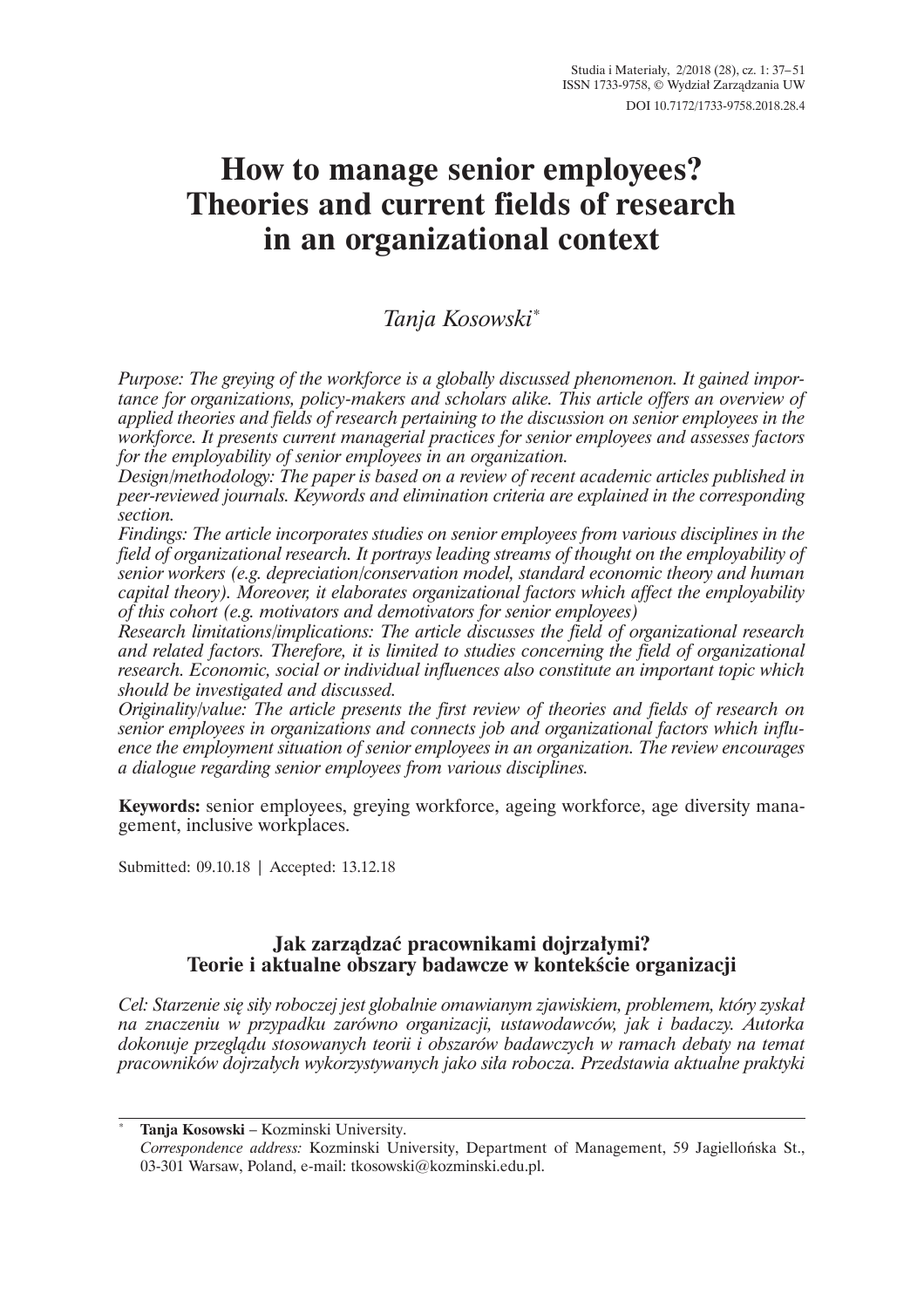*zarzÈdzania pracownikami dojrzaïymi i czynniki dostÚpnoĂci w zakresie moĝliwoĂci zatrudniania pracowników dojrzaïych w organizacjach.*

*Projekt/metodologia: Artykuï opiera siÚ na przeglÈdzie najnowszych artykuïów naukowych opublikowanych w recenzowanych czasopismach. W odpowiedniej części wyjaśniono słowa kluczowe i kryteria eliminacyjne.*

*Wnioski: Artykuï przedstawia wyniki badañ na temat pracowników dojrzaïych, prowadzonych w ramach róĝnych dyscyplin w obszarze badañ nad organizacjÈ. Przedstawia najwaĝniejsze trendy w badaniach nad moĝliwoĂciÈ zatrudniania pracowników dojrzaïych (np. model deprecjacji/konserwacji, standardowa teoria ekonomiczna i teoria kapitaïu ludzkiego). Ponadto omawia czynniki organizacyjne, które wpïywajÈ na moĝliwoĂÊ zatrudniania takich jednostek (np. pozytywne/negatywne czynniki organizacyjne i zawodowe).*

*Ograniczenia badawcze/implikacje: Artykuï przedstawia obszary badañ nad organizacjÈ i powiÈzanych czynników. Dlatego teĝ ogranicza siÚ do obszaru badañ organizacji. Wpïywy ekonomiczne, spoïeczne czy indywidualne stanowiÈ waĝnÈ kwestiÚ, którÈ naleĝy zbadaÊ i omówiÊ.*

*Nowatorski charakter/wartoĂÊ pracy: Artykuï jest pierwszym przeglÈdem teorii i obszarów badawczych na temat pracowników dojrzałych w organizacjach; łączy czynniki zawodowe i organizacyjne, które wpïywajÈ na sytuacjÚ dotyczÈcÈ zatrudnienia pracowników dojrzaïych w organizacji. PrzeglÈd ten zachÚca do dialogu na temat pracowników dojrzaïych w ramach róĝnych dyscyplin.* 

**Słowa kluczowe:** dojrzali pracownicy, sędziwi pracownicy, starzejąca się siła robocza, sędziwa, przedłużenie okresu aktywności zawodowej.

Nadesïany: 09.10.18 | Zaakceptowany do druku: 13.12.18

**JEL:** M12

# **1. Introduction**

The global issue of ageing workforce is of key interest to European policymakers. This phenomenon will continue to generate considerable economic and social challenges in the coming years. It confronts European members with similar problems. The debates focus on labour skill shortage, adequacy and maintenance of the social security system, and an age-related reduction of productivity and innovation (ILO 2013; Serban Andreea Claudia, 2012). To counteract these problems, policies in the European Union (EU) have concentrated on increasing the employment proportion among people in the age bracket of 55–64 years, reducing incentives for retirement, and postponing the retirement age in member countries. Therefore, in 2013, the 28-member states formulated the EU 2020 strategy and set the aim of having 50% of their people active in the labour market in the cohort of individuals aged 55–64 years. Yet, differences among EU countries in the employment level of senior employees are primarily based on national legislation

and social aspects (*e.g.* work-related values, cultures, and traditions). Overall, Eastern countries have a lower workforce participation among this age group compared to Western countries (Eurostat, 2017).

For industrialized countries, the labour market performance of senior employees is of particular relevance for the future. In most countries, the population is definitely shrinking, and so is the labour force. In Poland, the ageing of the population is projected to have a pronounced impact. Today, Poland is one of the EU countries with a low proportion of elderly people (20% in 2012), but the ratio of the population aged above 65 years to the population aged 20–64 years is projected to triple by 2050. By this time, Poland will have moved to the group of member states with an above-average ratio (OECD, 2015). In addition, middle-aged workers – those who will become senior employees of the future – are not only a strong cohort, but their average skill levels are also higher compared to older cohorts. Thus, the availability of senior workers will be of increased importance for the labour mar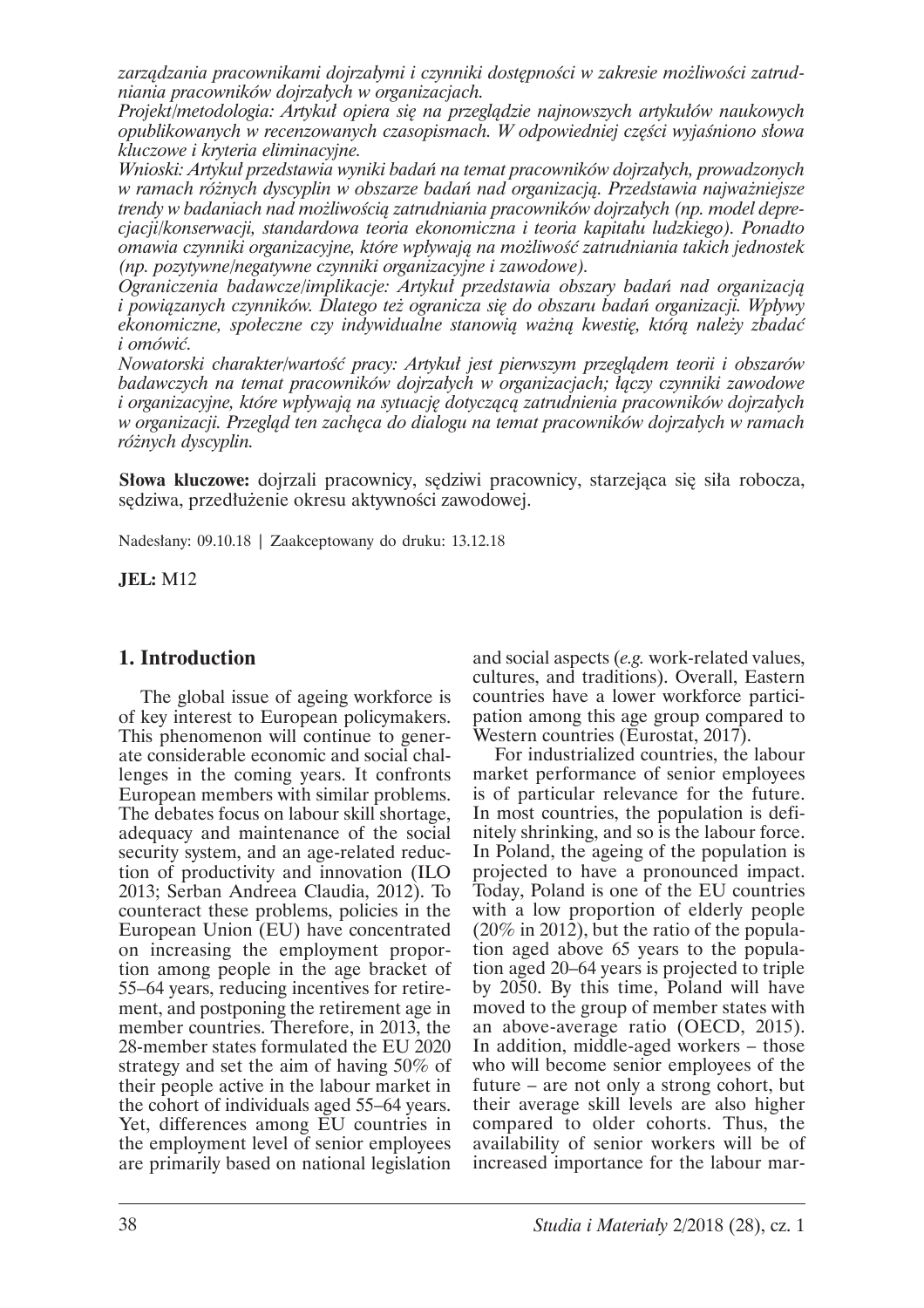ket in the coming years. Yet, large sections of SME entrepreneurs are still in the planning phase and more progress needs to be made in the coming years to adapt to a transforming labour force. This is especially the case as there is evidence that high proportions of senior employees are already even more commonly employed in SMEs. Moreover, entrepreneurs seem to demonstrate an overall positive attitude towards senior employees. They not only appreciate the advantages of older workers but also dismiss commonly believed drawbacks concerning senior employees (KfW, 2014). This article aims to encourage discussion on this issue and prompt action among entrepreneurs to prepare for a greying workforce.

The management of senior employees is widely discussed in literature. According to Kooij et al. (2014), the discussion on *how to manage senior employees is focused on the proposition of appropriate HR practices to employ senior workers or on the examination of such practices to ensure the workers' retention* (Kooij et al., 2014). Therefore, many research studies from various disciplines have concentrated on this issue. The field of research studies in organizational research builds on different theories and concepts which co-evolved and co-exist. This article gives an overview of theories to serve as a foundation for discussion on the employment of senior employees and indicates identified factors which underpin the employability of senior employees in an organization. Research studies included in this article have provided evidence suggesting that policies such as flexibility, tailored training and development programs, modifications of job characteristics, and design boost workforce participation of senior employees.

# **2. Senior employees in organizational research**

Age categories in organizational research vary to a greater extent than the categories used by policymakers or institutions. Research often defines *senior employees* in an extremely imprecise manner, ranging anywhere from 40 to 65 years old and over (*e.g.* Turek and Perek-Bialas, 2013; Beehr and Bennett, 2015). Similarly, some research lacks the presence of any age metric, simply comparing "young

employees" to "senior employees". Studies utilizing such discourse frequently address issues pertaining to performance, age discrimination, or the well-being of employee groups. The term mature-aged employee is rather cloudy in terms of a precise age marker. Several age brackets and barriers are applied and maintained in the current literature.

# **2.1. Identifying relevant literature**

The term mature-aged employee is a complex one with diverse interpretations among scholars. To get an overview of existing research studies pertaining to the field of senior employees, several keywords which are used interchangeably for the term senior employees have been used. A systematic literature review on senior employees in organizational research was conducted. The research was divided into four phases consisting of database selection, keyword identification, article selection, and literature analysis with elimination criteria allowing to focus on the key research area (Czakon, 2011). In the process of keyword identification, useful feedback related to several subject keywords and those in abstracts ratio allowed for the identification of the most commonly used phrases.

Figure 1 displays the logic applied to identify relevant publications. The main database for conducting the literature research was the SCOPUS database. Further articles came from the Clarivate database (formerly Web of Science). In the latter source, the keyword search was sorted according to citation account. Thirty most cited articles have been included for further review. As the term mature-aged employee is not precisely defined, a combination of synonyms were applied to retrieve literature. The identified journal articles were limited to publications in the English language in peer-reviewed journals in Europe. Further analysis of abstracts, titles, subject keywords, and finally the full text in case of any doubts allowed the number of articles to be limited. At a later stage of the literature review, further articles were selected and added to the final list of sources using a snowballing technique. Overall, a final list of 134 articles coming from three different sources (SCOPUS: 94; Clarivate Analytics: 27 and snowballing technique: 13) have been reviewed.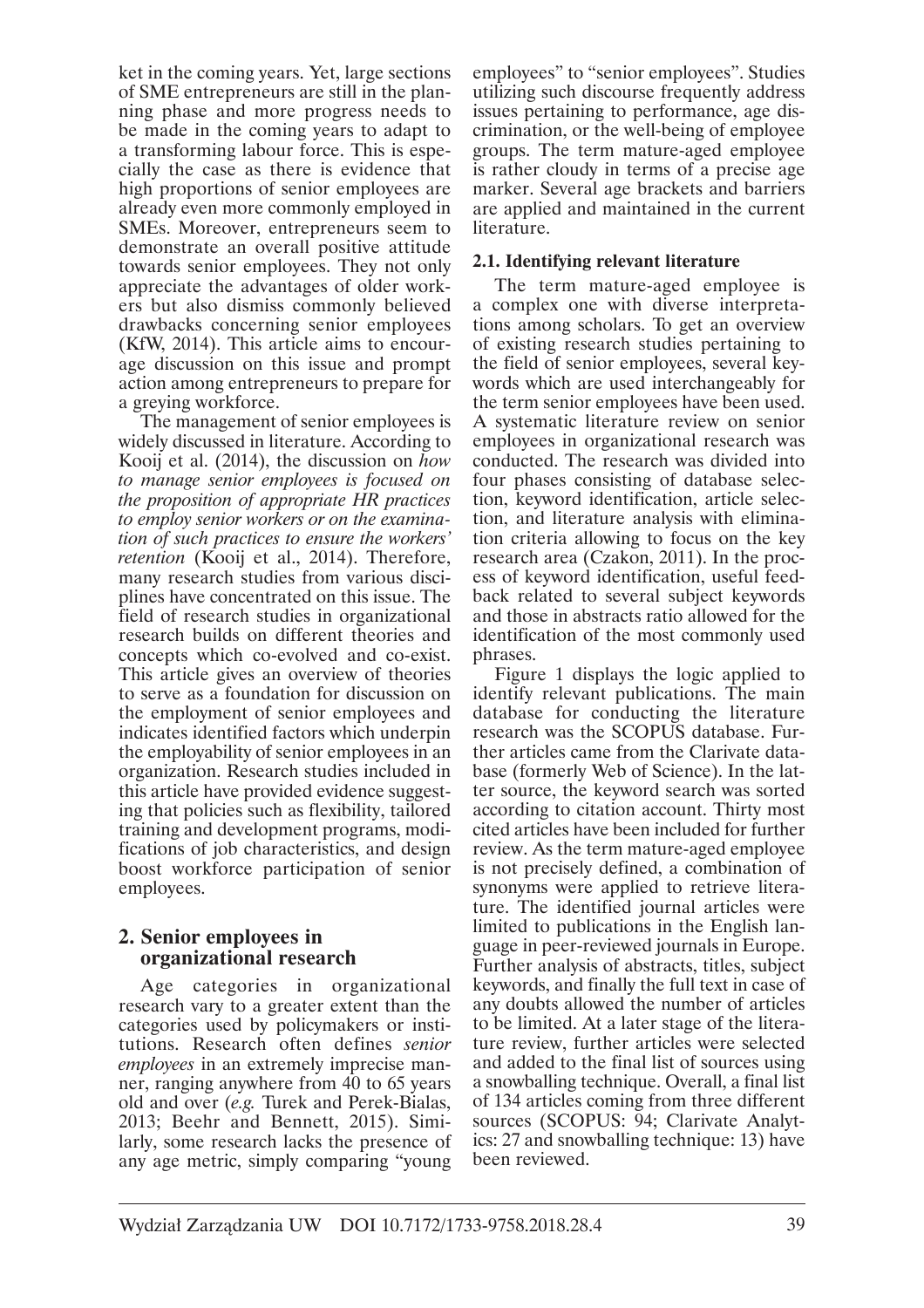

*Source: own elaboration.*

The 20 most cited publications arranged in chronological order might loom over the development of research on senior employees and can be summarized by their themes: (1) research on generational differences, (2) the issue of a greying workforce, (3) specifics and characteristics of senior employees, (4) ageism & stereotypes, (5) soft elements of the employability of senior employees (*e.g*. psychological contract and work values).

#### **2.2. Relevant theories in the discussion of senior employees**

Discussions regarding the employment situation of senior employees involve one out of three economic theories: Depreciation / Conservation model, Standard Economic Theory and Human Capital Theory. The first one can be divided into two differ-

ent research streams. In one stream, older workers are encouraged to leave the labour market, as it is believed that their value to the organization decreases over time. The second stream takes the opposite stance and argues for an increasing value of senior employees for the organisation. Standard economic theory is rather used in discussions pertaining to topics such as ageing, productivity and wages. On the other hand, human capital theory serves as a basis for discussions regarding age, stereotypes and discrimination.

#### *Standard economic theory*

Standard economic theory assumes that the actual labour demand is defined over the (relative) labour price, capital and technology used during the production process. According to this theory, labour price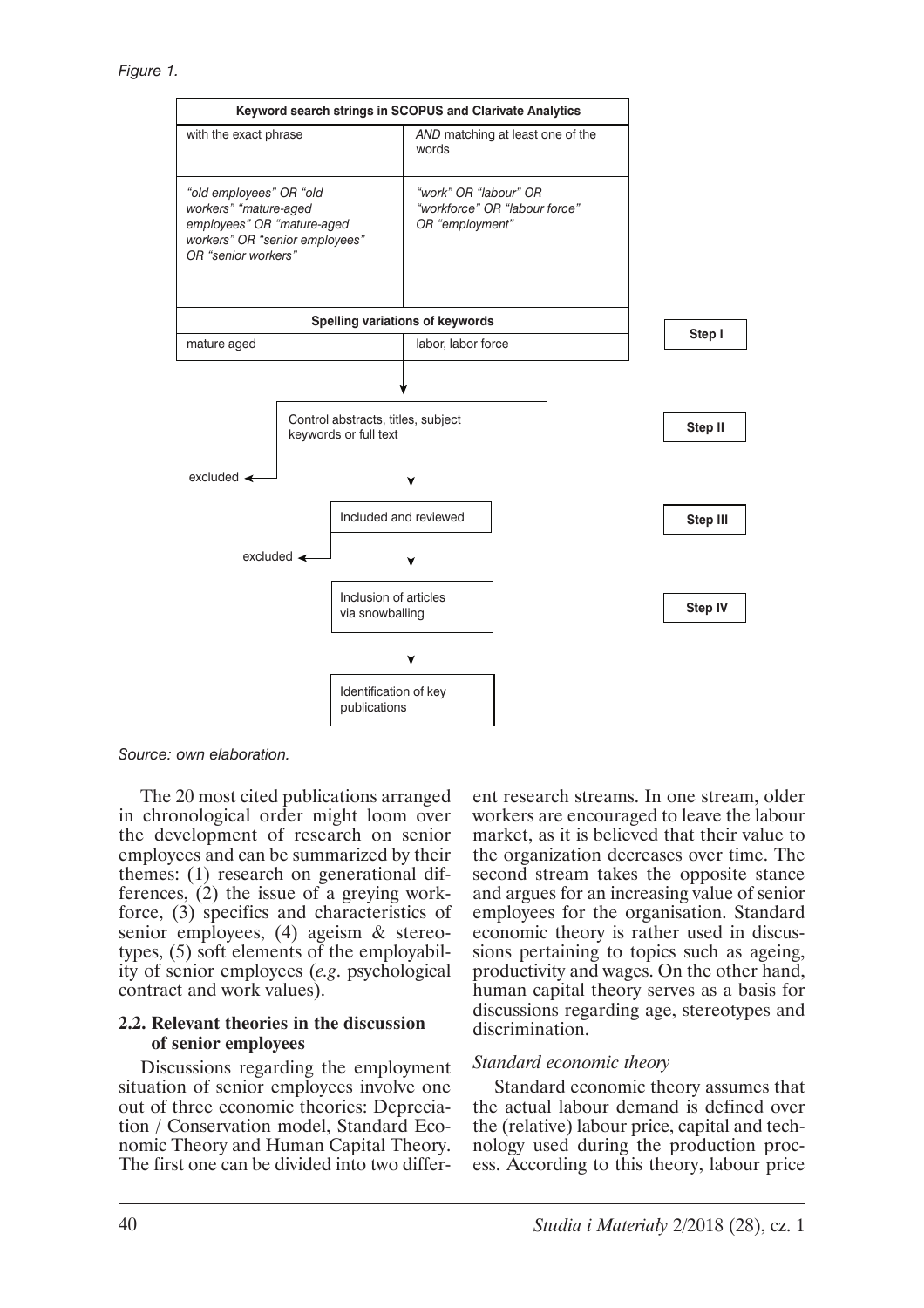and labour productivity are closely related (Hamermesh 1993; van Dalen, Henkens and Schippers, 2009). However, Thurow (1975) was among the first to point out that even though they are related, they are not analogical. He called this phenomenon an implicit contract. The implicit contract describes the understanding that earnings and productivity vary during the course of one's life. Following his argumentation, employees get a seniority premium in their later career life.

Thurow explains that at the beginning of a person's career, they accept that their earnings do not reflect their productivity level, whereas they profit during the second phase of their career in which their wage is higher than their productivity. Thurow (1975) further argues that the seniority premium offers an incentive to prolong one's working life. This theory is also proffered by various other scholars, among them Lazear (1979) and the so-called Lazear Contracts (*e.g.* Mincer, 1958). In some research studies, this phenomenon is also described by the term "seniority rules" (*e.g.* Hutchens, 1987; Dustmann and Meghir, 2003). The trouble caused by these implicit contracts is that this type of implicit contract between employee and employer is hampered by an ageing population as seniority premiums appear to be a large burden for employers. In the past, employers were able to compensate for seniority premiums by having a relatively young population age (young population > elderly population) and by enjoying a gain over having a greater share of young employees in relation to senior employees. Facing an ageing population (elderly population > young population), employers need to absorb increased staff costs caused by relatively higher seniority premiums (Krecker, 1994). Just as the gap between young and senior employees is going to increase, the gap between wage-productivity dividends and premiums is going to increase too. Organizations located in countries severely hit by the ageing of the population will find themselves in an intense struggle to survive, facing organizations from countries less affected by an ageing population (van Dalen et al., 2009).

In conclusion, according to standard economic theory, the main consequence resulting from an ageing workforce for organizations is increasing staff costs

caused by seniority premiums in the later stage of their employees' careers. The increased seniority premiums are caused by a wider demographic gap between young and senior individuals and an increased gap between young and senior workers.

#### *Human capital theory*

In human capital theory, productivity is the sum of one's initial education and one's acquired experience. When hiring an employee, however, employers can never be sure of their actual productivity. According to Phelps (1972), employers therefore rely on statistical information on the behaviour and development of employee cohorts. Research has demonstrated that criteria which are frequently applied by employers in the selection process are indeed those which are preexisting, like gender, social background, ethnicity or age (Van Beek et al., 1997). Becker (1957) found that using such criteria apparently disadvantages certain groups. A vast amount of research studies (*e.g.* Bilett et al., 2011) observed prevailing negative stereotypes among employers regarding the productivity of senior employees. Stereotypes, although they may partly be an accurate representation of reality, may handicap senior employees on the basis of inaccurate assumptions about members of their age group (Hilton and Von Hippel, 1996). Stereotypes regarding not only the productivity of senior employees, but also their adaptability, methods of work and technical understanding are prevalent (Henkens, 2005). Some stereotypes even direct senior employees' personal lives, assuming that senior employees should retire early and enjoy their well-earned retirement phase (Joulain and Mullet, 2001; McCann and Giles, 2003; Van Dalen and Henkens, 2005). In cases where work performance is low and the costs of an employee group are high, the employer faces a "wage-productivity gap" (Turek and Perek-Bialas, 2013; Flabbi and Ichino, 2001). However, such a possible wage-productivity gap is predominantly rejected by entrepreneurs, with 42% of entrepreneurs disagreeing with this assumption (KfW, 2014). They admit that such seniority-based pay has sectorial differences. In knowledge-intensive services or manufacturing which involves a greater extent of R&D, the expertise of senior employees is seen as particularly valuable.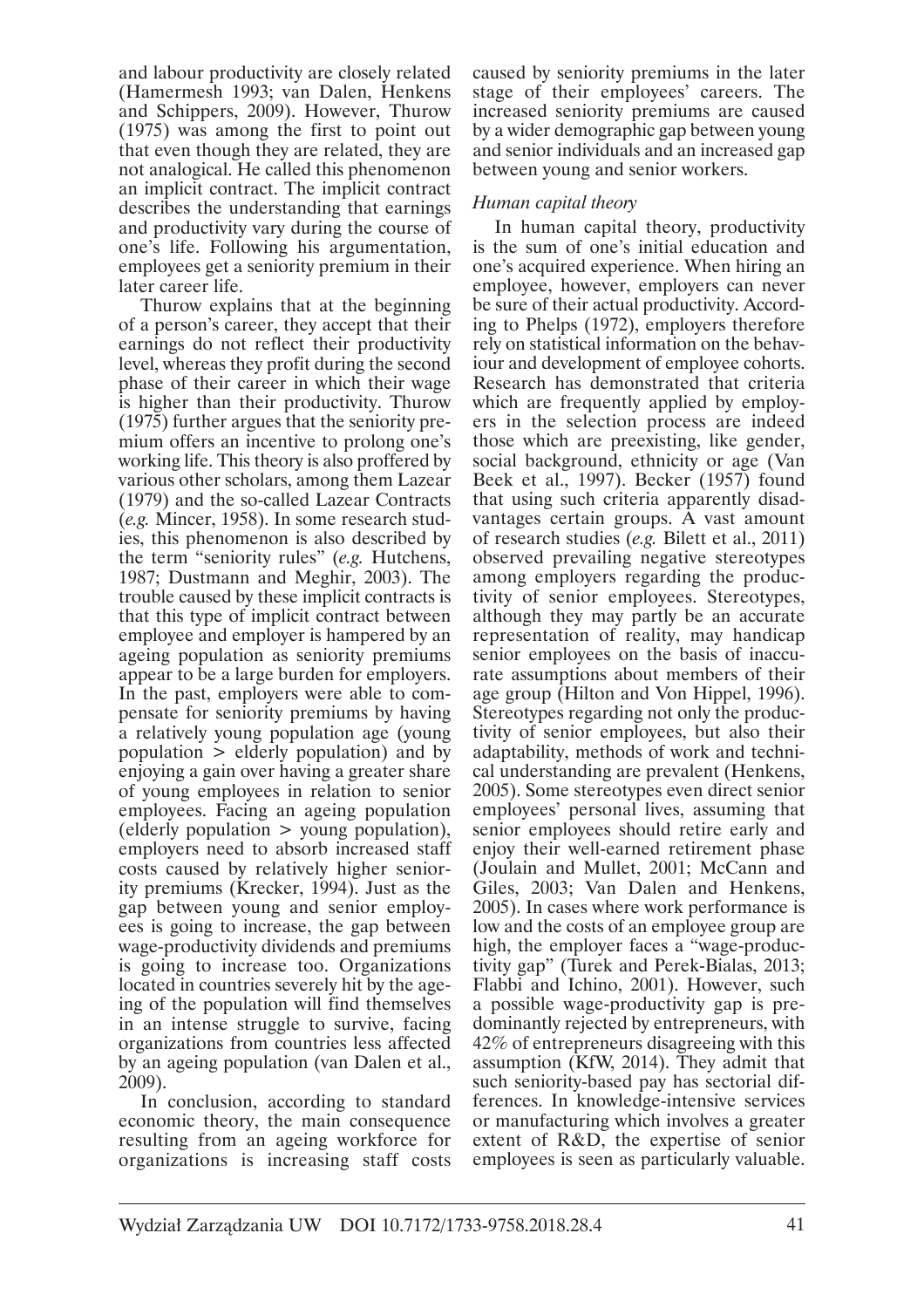Firms from the construction sector are more sceptical about senior employees as the work is typically physically demanding.

All in all, a predicted wage-productivity gap which could be expected by applying human capital theory to a greying workforce is mostly unsupported by company owners. However, one should acknowledge that the occurrence of such a wage-productivity gap is subject to sectorial differences. For knowledge-based work, the gap seems to be less pronounced than for physical work environments.

# *Depreciation/Conservation model*

From the perspective of management, more attention in research is being placed on how a sustainable workforce can be developed and maintained (Hertel et al., 2013; Wang and Schultz, 2010), especially with regard to different life-stages (Edwards et al., 2006; Rudolph, de Lange and van der Heijden, 2014). Yeatts et al. (2000) distinguish two different philosophies about senior employees. One is the depreciation model, which assumes that older workers lose their value and should be encouraged to leave the organization. The conservation model takes the opposite standpoint. This model assumes that senior employees are a renewable asset that continues to be valuable if managed properly. Building on the second model, namely the conservation model, researchers try to develop certain practices to manage senior employees. Paul and Townsend (1993), for example, advised reconsidering existing managerial practices and introducing part-time work, flexible work schedules, voluntary demotions, flexible benefits and reduced shifts, as well as career-long training to retain senior employees in an organization. Other scholars (*e.g*. Armstrong-Strassen, 2008; Rau and Adams, 2005; Remery et al., 2003) suggested specific training programs, a reduced workload, sabbatical leaves, participation in decisionmaking and additional leaves as important managerial practices for senior employees.

The depreciation/conservation model is the basis for defining managerial practices which help to reform the situation of senior employees in an organization. As already mentioned, entrepreneurs generally regard senior employees as more resilient and value them for their expertise. Therefore, actions to prepare for a changing labour

force may emanate from the managerial practices discussed here. Among these managerial practices, it is possible to distinguish between job (flexible job design options, training and development) and organization (ergonomically designed workplaces, ageism, positive and negative stereotypes, organizational support and inclusion) related factors.

## **2.3. Factors which impact the employability of senior employees**

The conducted review of literature has identified several useful managerial practices towards the cohort of senior employees. The body of literature mostly appeared in the field of Human Resource Management (HRM) as its practices may be important for the employment of senior employees. This section discusses in detail different managerial practices which are considered beneficial to senior employees and are frequently indicated by the literature. The literature provides evidence that several managerial practices motivate senior employees to continue working (Cleas and Heymans, 2008; Armstrong-Stassen, 2008).

## *Motivators for senior employees*

#### **FLEXIBLE WORK DESIGN**

Regardless of age, flexibility is a preference for today's workforce. Besides, research demonstrates that flexible work options have an important impact on the prolongation of working life for senior employees (Herrbach et al., 2009; van der Heijden et al., 2008; Wang and Schultz, 2010). Overall, the term "workplace flexibility" has not been fully defined. The term is used to describe flexible workplace schedules (compressed working weeks, flexible hours), remote working options (home-office, telework), part-time, jobsharing and intermittent work (seasonal employment, project related work), career breaks, unpaid short- or long-term leaves, as well as phased retirement programs (Eversole et al., 2012; Appannah and Biggs, 2015). A study by Montenegro et al. (2002) found an increasing number of reasons why older workers would continue to work longer which are of a non-financial character. According to their study, a frequently mentioned reason why people would consider working further is the extent to which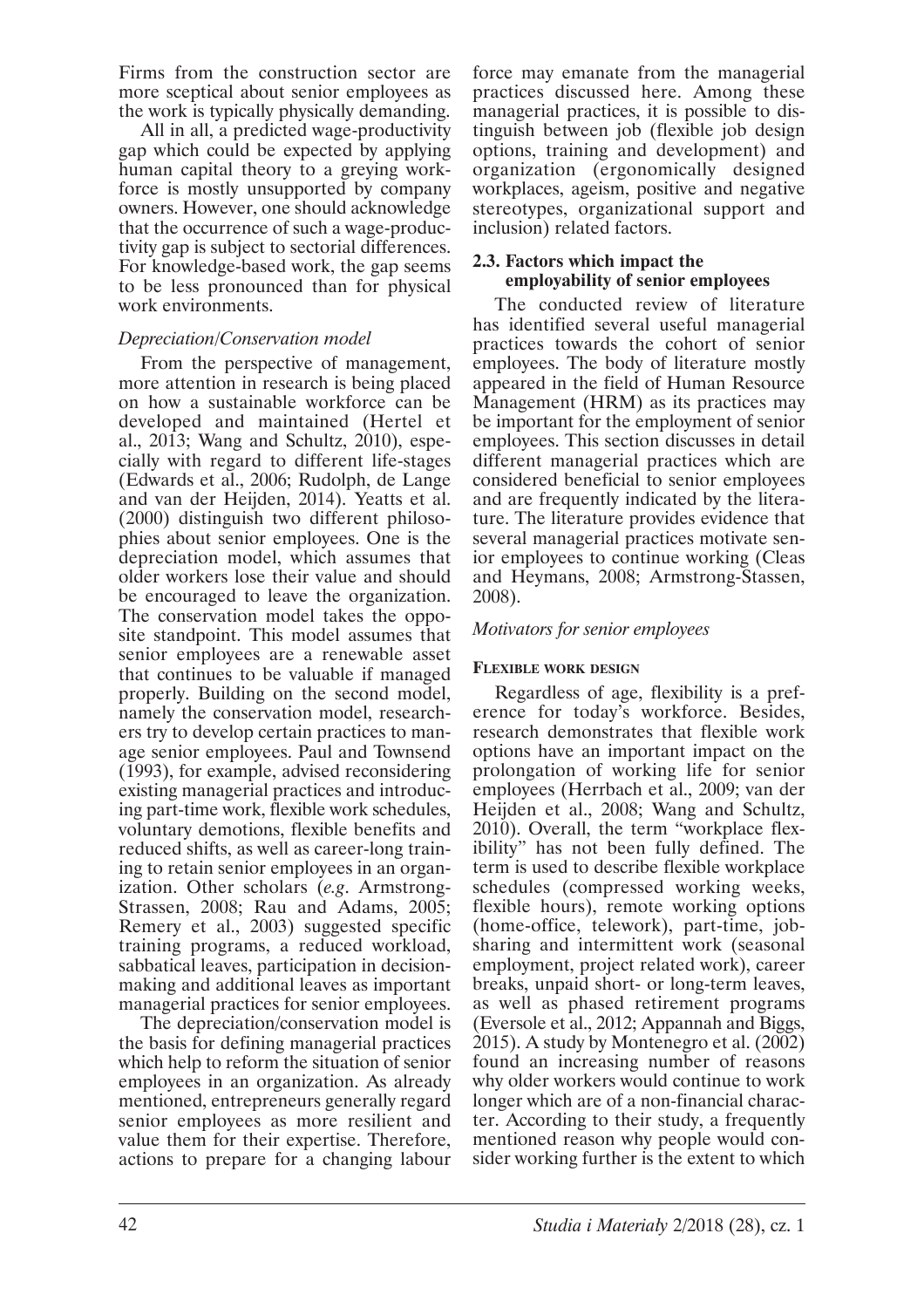an organization would accommodate to their flexibility needs.

However, these non-financial reasons (*e.g*. "have something interesting to do," "work for enjoyment," "stay physically active") often interfere with an employee's interest to meet family demands or to provide an employee more leisure time. Hence, research has overwhelmingly demonstrated that flexible work options (schedules and hours) and part-time work seem to be of the highest importance to senior employees (Montenegro et al., 2002; Rau and Adams, 2005). Another study conducted by Buyens et al. (2007) focused on assessing the preferred working situation of older workers. Their study brought to light three important results. It shows that older workers prefer to work less or part-time over reducing responsibilities or workload. Senior workers' main career-extending preferences are to

enhance their own expertise and coach or train younger colleagues. The third group measured career-preservation preferences and indicated that senior workers in general wish to keep their current position, therefore showing that they usually feel comfortable in their current jobs. A further concept belonging to flexible work designs options is the concept of *"flexicurity"*. According to Wilthagen (2001) it can be regarded as a positive sum game in bargaining on flexibility and job security. It is worth mentioning that the flexicurity concept is not coercively promoting a prolongation of working life. Indeed, one could possibly argue that early retirement schemes are used to replace senior workforce with younger counterparts. However, this concept also allows for different possibilities, combining flexibility and security. Table 1 shows possible flexicurity options.

| <b>Security/Flexibility</b> | Income security            | <b>Job</b> security                                                                      | <b>Employment security</b>                                                                |
|-----------------------------|----------------------------|------------------------------------------------------------------------------------------|-------------------------------------------------------------------------------------------|
| Numerical/external          | Early retirement<br>option |                                                                                          | Mediation to other<br>firms, self-employment<br>option, Cooperation<br>with temp agencies |
| Numerical/internal          |                            | Part-time work,<br>reduced working hours                                                 | Part-time retirement                                                                      |
| Functional/internal         |                            | Reduced workload,<br>task/job rotation,<br>reduction of<br>inconvenient working<br>hours | Job rotation, bridge<br>employment                                                        |

*Table 1.*

*Source: adapted from Tros (2005).*

What might attract attention is that the concept of flexicurity (Table 1) and flexible job design options (compressed working weeks, flexible hours, remote working options, part-time, job-sharing and intermittent work, career breaks, and phased retirement) are overlapping in their practices. This interference could be explained by the aforementioned fact that the term "flexibility" in a work-setting lacks an accepted definition.

#### **TRAINING & DEVELOPMENT OPTIONS**

According to Fuller et al. (2005), it is necessary to view training & development from two different angles. The first view on training & development considers the extent to which an organization provides opportunities for training & development. On the other hand, the extent to which individuals actively engage and make use of these opportunities is important as well. Training & Development should be accessible to all members of an organization, regardless of age. Research has shown that due to an intense focus on labour unions and policies on younger employees, organizations barely bring the promotion of training & development possibilities for older workers into their focus (Armstrong-Stassen and Schlosser, 2008).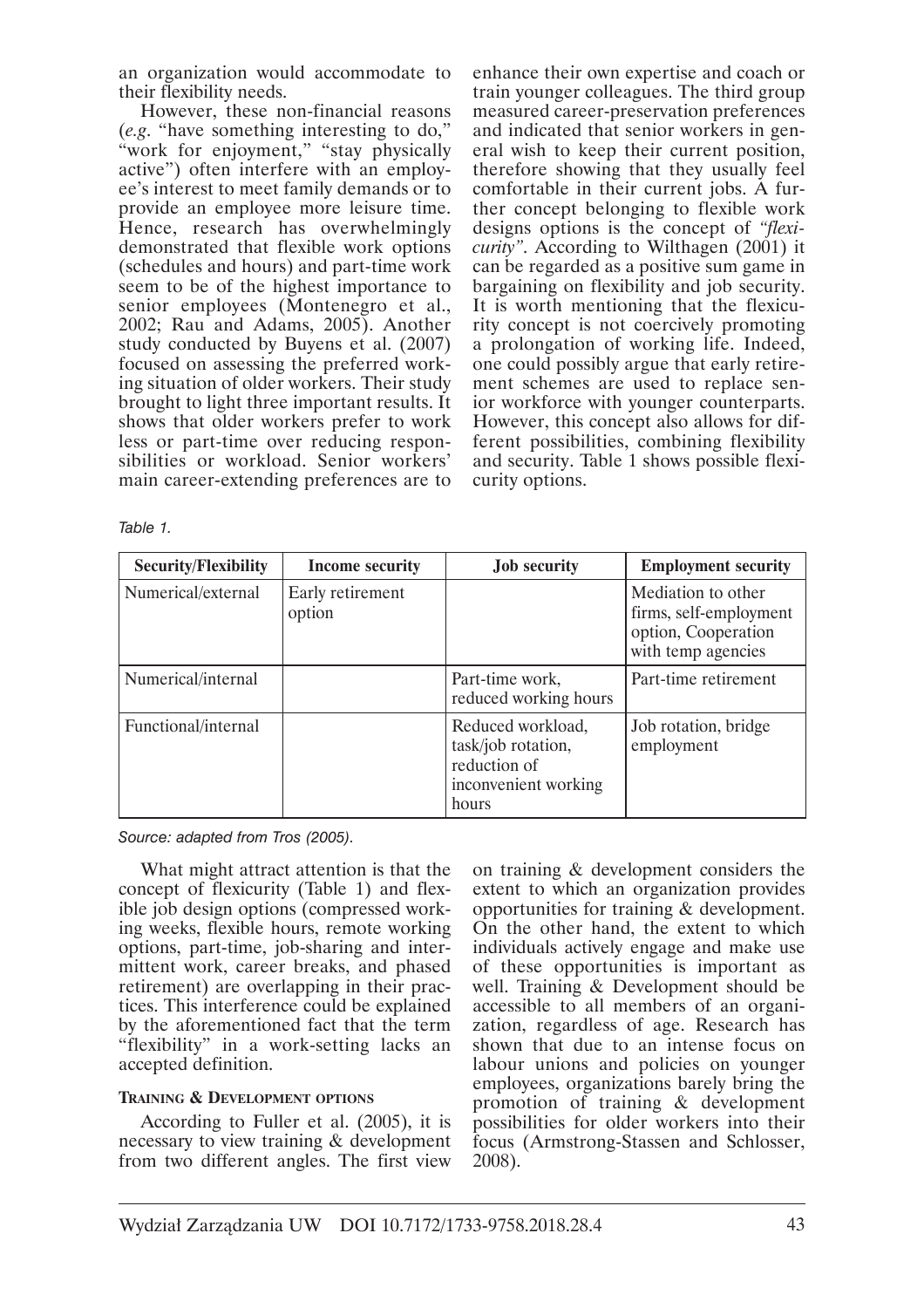Further, Bowen-Wilson (2001) point out that employers actually consider it difficult to provide senior employees with training & development possibilities. A reason for this might be that employers do not value the intellectual capital and mental skills that senior employees bring to an organization, as indicated by Porcellato et al. (2010). As already mentioned, training & development attempts can be hampered by two things, either a person's unwillingness for training & development or a lack of training & development possibilities. Several researchers showed that older workers demonstrate a lack of selfconfidence and a negative self-perception. They also report previous negative experiences with their classroom settings (Porcellato et al., 2010; Beck, 2014). According to Billett et al. (2011), this may have led to the conclusion that senior workers are unwilling to take part in training & development activities. Training and Development is a crucial strategy to retain senior workers (Koc-Menard, 2009). Training and Development for senior workers can make sense in two ways. It can either renew critical skills or development skills which help employees to work during their transition time in a new position or function (Pitt- -Catsouphes and Smyer, 2006).

Training & development opportunities, even when provided in a small quantity, exert positive effects (Armstrong-Stassen and Schlosser, 2008; Ravichandran et al. 2015). Nevertheless, the purpose of participating in training & development possibilities varies. While senior workers primarily want to meet external demands, younger employees strive for gains (Stamov- -Roßnagel and Hertel, 2010). Hence, interest in training which is targeted at gaining skills, career advancements or knowledge, decreases with age. Furthermore, as demonstrated in a study by Zwick (2015), informal training in the form of on-the-job training or self-induced training (*e.g*. reading related literature) is more effective for senior workers than training in in-class settings (*e.g*. formal seminars or workshops).

#### **PROMOTION OF HEALTH**

The main reasons for exiting the labour market are poor health conditions and disabilities. Those whose health forces them to exit the labour market before the legal retirement age often experience negative

consequences, such as long-term unemployment and disruptions to their social well-being (Robroek et al., 2013). Research has shown that organizations that instituted health promotion interventions (addressed to psychosocial and physical health) were able to reduce risks while at the same time improving productivity in the workplace (Crawford et al., 2010). Aspects which are of importance for maintaining good health in the workplace can be either direct (*e.g*. regular health checks, promoting health awareness and health counselling practices) or indirect (*e.g*. positive working environment, good relationship with supervisor and co-workers and skills development).

It might be valuable to point out that several studies conflict the belief of an inability to work or an declining productivity with age. As indicated by a study of Sluiter and Frings-Dresen (2007), on the basis of secondary medical data and direct interviewing, the majority of jobs do not require early retirement (Griffin et al., 2012). Another study of Parkhouse and Gall (2004) further emphasizes the fact that there is rather no traceable relationship between increasing age and declining productivity. A similar study on the perception of performance and age, conducted by Morales and Marquina (2008), processed corresponding results.

#### **INCLUSIVE ATMOSPHERE AND AGE-DIVERSE GROUPS**

Very little research exists focusing on age diversity in the workplace. Compared to other diversity dimensions, employers rarely take initiative to promote age diversity. Therefore, research on age is much less developed than research on race or gender in the field of organizational research (Shore et al., 2009). However, the age management problem has increasingly infiltrated into scientific discourse (James *et al*., 2011). Inclusion and diversity are both emerging approaches in the organizational theory literature.

Inclusion by itself can be either understood as a "humans' innate curiosity" (Maslow, 1943), also called belongingness, the degree to which an individual feels as an esteemed member of a particular group (Shore et al., 2011). From the viewpoint of critical organizational processes, it reflects an extent to which an individual perceives to have access to information, connected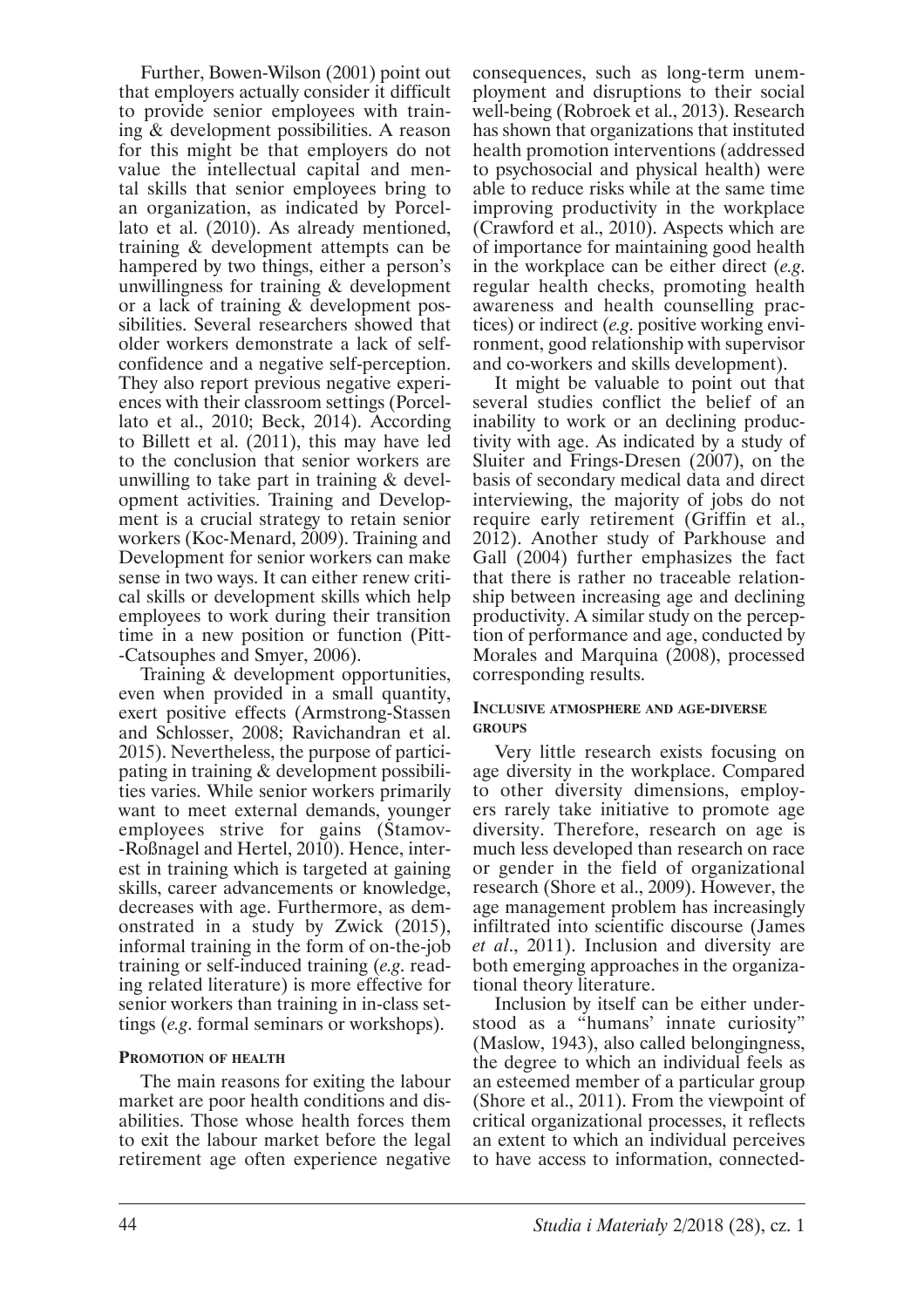ness with supervisors and peers, and the ability to participate in decision making in their organization (Barak, 2000). Several studies outline values senior employees bring to an organization or team*.* Crosssectional, quantitative studies, such as performed by McCartney and Worman (2010) or Macleod et al. (2010) brought to light which positive factors employers relate rather to senior employees than to younger employees. These factors include knowledge and skills. Organizations profit from the competences of senior workers in terms of better mentoring, leading, coaching, better knowledge and understanding over business and organizational processes, problem-solving abilities, fewer mistakes and better understanding of customer needs. However, whether teams could benefit from values of senior workers is not a coincidence, but the consequence of age diversity management and proper age-diverse teams. The consequence of a proper functioning age-diverse team allows for complementing and extending a team's effectiveness, a better quality of work (Stankiewicz, 2015; Roberge and Dick, 2010) and increased job satisfaction (Rabl and Triana, 2014). However, as demonstrated by the already-mentioned research study by Stankiewicz (2015), conducted on a research sample of organizations in Poland, discrepancies between an organization's declared opinion (the organization is aware of benefits of age diversity management) and actions taken to form age-diverse teams (the organization creates an environment which enables to use the full potential of age-diverse teams) are apparent. The inconsistency of the result could be explained by a widespread social belief that age-diverse teams are beneficial and an legislative pressure on anti-discrimination rules.

#### *Demotivators for senior employees*

#### **PREVAILING NEGATIVE STEREOTYPES AND AGEISM**

Studies concerning the field of organizational research have identified several agerelated stereotypes (Hassell and Perrewe, 1996; Poulston and Jenkins, 2013), as well as their influence on employment practices (Conen et al., 2011; Cheung et al., 2010). Of course, not all prevailing stereotypes result in unequal treatment. However, they may create a sufficient foundation

and conditions for age-related discrimination in organizations and workplace conflicts to flourish (Cappelli, 2010). Research showed that several stereotypes are a common restraint to hiring senior employees. These stereotypes include: a lack of creativity, difficulties in training senior employees, lack of flexibility, and challenges of senior employees to adapt to new technology (Bytheway, 1995). Although many stereotypes towards older workers exist, senior employees see themselves as anything but last resort employees (Billett et al., 2011).

According to Billett et al. (2011), senior employees report themselves as competent, productive and capable of adapting to new work requirements. Although ageism stereotypes and age discrimination can work both ways and impact senior workers and younger workers equally, research has shown that senior employees are affected to a greater extent than their younger counterparts in selection (Finkelstein et al., 1995) and in issues associated with lower performance (Avolio, Waldman and McDaniel, 1990). Senior employees seem to receive less opportunities for training and development (Cleveland and Shore, 1992). Another argument which provides restraints to the hiring of senior employees suggests that senior workers should leave the labour market and create space for younger entrants. Those arguments are usually underpinned by economic theories, like Human Capital Theory (Cavanagh, 2002).

To provide a solution to the complexity of this problem, many scholars still point to anti-discrimination legislation as a framework to address this issue (Herring, 2011; Neumark, 2003). Frameworks and policies which should maintain senior workers in employment are usually constructed on the superficial level of an organization. As major restraints preventing the hiring of older employees are rather based on inner beliefs and assumptions, a more profound organizational level should be addressed in order to ensure the effectiveness of such frameworks and policies. To improve these policies and practices, shifting employers' attitudes towards senior employees to recognize their full capabilities and potential is crucial. Hence, changing these negative attitudes and focusing on the strengths of senior employees (Barnett et al., 2008) can minimize stereotyping.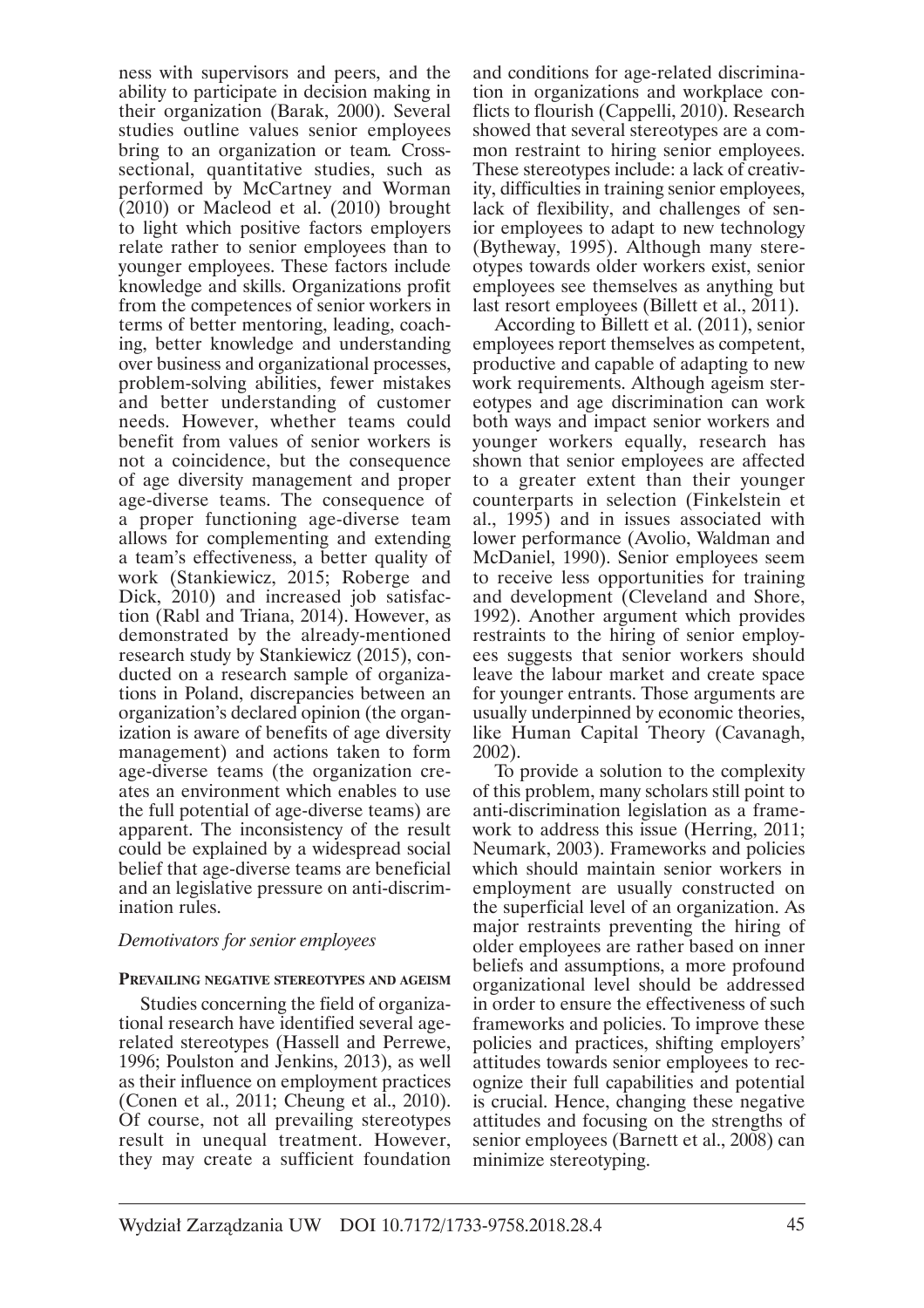#### **WORK STRESS**

A factor which has been identified to have a significant impact on the workability (the perceived mental and physical capacity to work) is work stress (de Zwart et al., 1999). Therefore, another aspect of successful maintenance of health in the workplace should address the job design and corresponding minimization of stress. A combination of high workload and low control can provoke stress (Wilson, 2000; Ahola et al. 2009). Researchers have identified a number of elements which are related to job design that significantly provoke work stress. Among these elements are role overload, role conflict, role ambiguity and lack of control over work (Blackburn, 2007). According to Herzog et al. (1991) and Reskin (2000), work stress is the main factor for reduced well-being and early retirement for senior employees. However, although training on work and workability was provided to managers and employees, there have been no visible results after a trail period of one year.

#### **REFRESHMENT OF JOB-RELEVANT HARD SKILLS**

Psychological and medical studies have demonstrated that during the course of one's life, certain abilities tend to decrease as age increases (Kalwij and Vermulen, 2008). This view is also supported by the OECD which claims that at an age of 35 years of age, our cognitive abilities peak. Afterwards, these cognitive abilities decrease as a person ages (WEF, 2016). On the other hand, several studies also pointed out that while some cognitive abilities might decrease, others are stable or even improve with age (Arking, 2006). According to Turek and Perek-Bialas (2013), a major asset of senior employees is experience: job knowledge, practical knowledge, tacit knowledge and expertise. Following their arguments, experience and crystallized abilities (*e.g*. knowledge and skills, reading comprehension, the ability to retrieve familiar information and verbal skills) do not deteriorate with age (Horn, 1967; Skirbekk, 2008). Therefore, experience helps senior employees in dealing with tasks and diagnosing mechanisms which rule the work setting and its environment. On the other hand, scholars recognized a lack in new work settings, rapid changes and new technology, which were also reported by Munnell and Sass (2008). According to Turek and Perek-Bialas (2013) study's results, senior workers score highly on soft skills such as loyalty, reliability, management and social skills, but have shortcomings in skills using new technology, creativity and flexibility (hard skills). As older employees continue to age, there is a need for lifelong learning which aims at improving hard skills. It is necessary for organizations to update and improve these hard skills, particularly new technology skills, and to develop a sense and ability to learn in the later stages of one's career.

# **3. Discussion of the literature review**

Although age management has been on the research agenda for several years, there are insufficient findings on sharing best practices. So far, a relatively large number of organizational initiatives are observable, but knowledge on good practices is still limited. A greater benefit could probably be achieved if a few practices could be identified for broader implementation, systematic evaluation and monitoring via a close dialogue between employers and scholars. The ageing of the population calls for a two-sided approach: first to promote the employability of senior workers and then to reduce or eliminate challenges which employees may face in the later stages of their career. On the basis of the conducted literature review, several elements could be identified that are crucial for an agefriendly workplace. The literature review identified several useful practices and strategies towards senior employees.

Altogether, they could be labelled as motivators for senior employees to continue working, depending on the presence (*e.g*. valuable source of labour, flexible workplace, job design options, ergonomically designed work places, culture of inclusion, organizational support, training and development) or absence of these factors (*e.g*. age discrimination, prevailing negative stereotypes, work stress and lack of training on hard skills) in the work setting. However, no evidence on how these elements correlate with each other exists.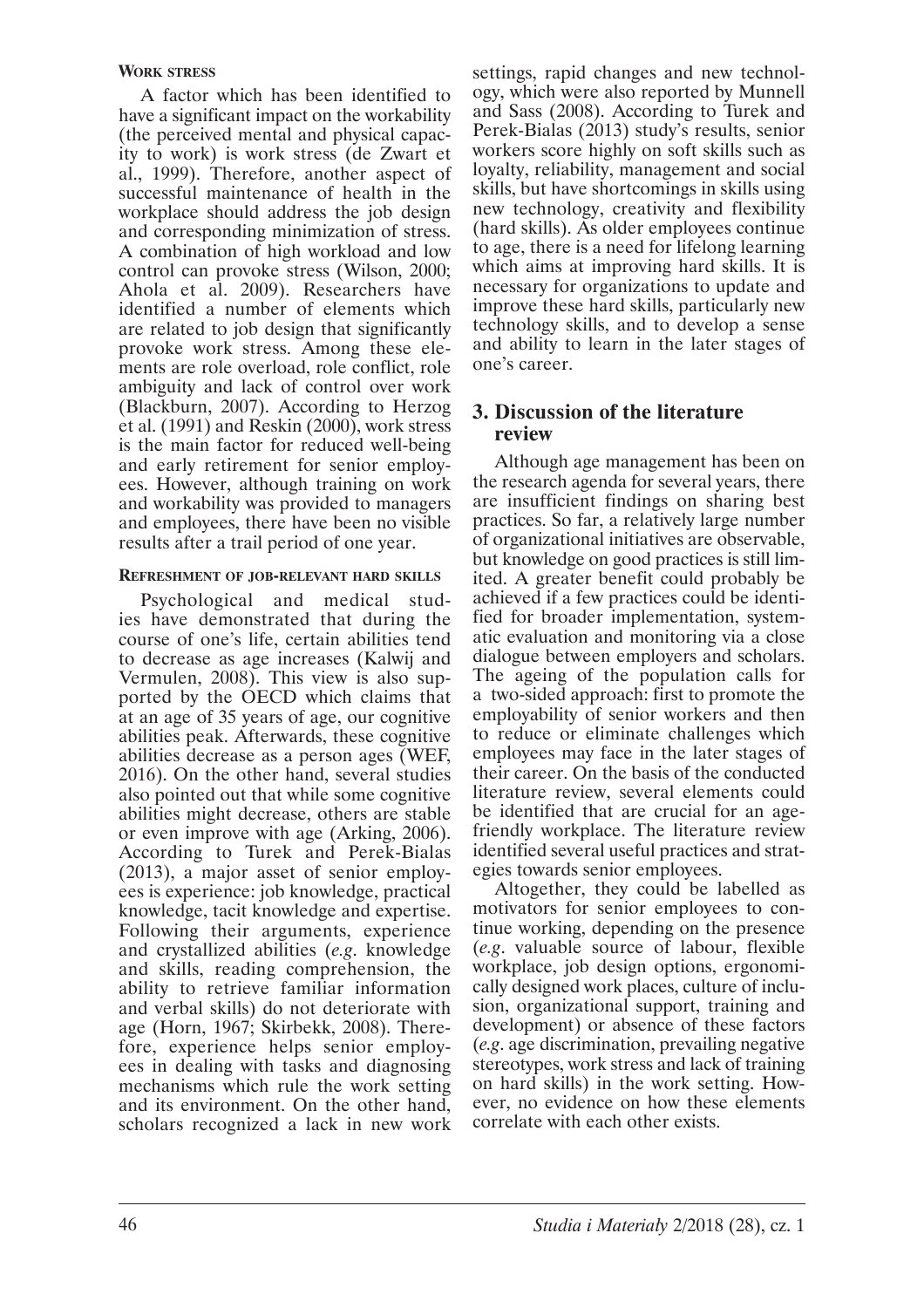| Creating an age-friendly workplace                                                                                                                                                                           |                                                                                                                                                                                                                          |  |  |
|--------------------------------------------------------------------------------------------------------------------------------------------------------------------------------------------------------------|--------------------------------------------------------------------------------------------------------------------------------------------------------------------------------------------------------------------------|--|--|
| Presence of                                                                                                                                                                                                  | Absence of                                                                                                                                                                                                               |  |  |
| Job/organizational related factors<br>- Flexible work design options<br>$-$ Training & Development possibilities<br>- Promotion of Health<br>- Supportive and inclusive atmosphere<br>$-$ Age-diverse groups | Job/organizational related factors<br>- Negative stereotypes<br>- Poor work environment/work stress<br>- Age discrimination<br>(hard and soft age discrimination)<br>- Recurring refreshment of job relevant hard skills |  |  |

*Source: own elaboration.*

Conen et al. (2012) propose the presence of flexible job design options and training and development possibilities. Among age-friendly organizational factors which should be present, scholars frequently name ergonomically designed workplaces, health promotion and agediverse group compilation, creating a supporting and inclusive atmosphere. On the other hand, an environment which could be hostile towards senior employees can be caused by prevailing negative stereotypes, forms of age discrimination, work stress and a lack of renewal of job relevant hard skills.

While we can describe them as single factors, research indicates that a single factor will not be responsible for the motivation or demotivation of senior employees – it is the combination of those factors. This view is supported by scholars who claim that while organizations might have implemented several age-friendly job-related factors, these factors will not be effective due to their availability alone. For example, Thompson *et al*. (1999) argue that flexible workplace policies are not used without support and active promotion on the management level. Furthermore, Armstrong-Strassen and Ursel (2009) demonstrated that senior workers feel supported by the availability of training and development options. Consequently, if an organization does not view senior workers as a valuable source of labour, it will not provide training and development options for senior employees. Moreover, the presence of age discrimination in the workplace negatively impacts the intention to provide senior employees with training and development options. Besides, it has a negative impact on perceived organizational support, fairness, recognition and inclusion (Pless and Maak, 2004). However, the same studies (*e.g*. Armstrong-Strassen and Ursel, 2009; Lockwood, 2007; Pless and Maak, 2004) also illustrate that targeting a rather superficial factor in an organization may prove insufficient when shaping a systematic approach to create an age-friendly workplace. Senior employees comprise a growing share of today's workforce. Entrepreneurs are still in the starting phase of focusing on the benefits and challenges of an ageing workforce.

#### **References**

Ahola, K., Gould, R. and Virtanen, M. (2009). Occupational burnout as a predictor of disability pension: a population-based cohort study. *Occupational and Environmental Medicine*, *66*(5), 284–290.

Appannah, A. and Biggs, S. (2015). Age-Friendly Organisations: The Role Of Organisational Culture and the participation of older workers. *Journal of Social Work Practice*, *29*(1), 37–51.

Armstrong-Stassen, M. (2008). Organisational practices and the post-retirement employment experience of older workers. *Human Resource Management Journal*, *18*, 36–53.

Armstrong-Stassen, M. and Templer, A. (2005). Adapting training for older employees: the Canadian response to an aging workforce. *Journal of Management Development*, *24*, 57–67.

Armstrong-Stassen, M. and Schlosser, F. (2008). Benefits of a supportive development climate for older workers. *Journal of Managerial Psycholoy*, *23*(4), 419–437.

Armstrong-Stassen, M. and Ursel, N.D. (2009). Perceived organizational support, career satisfaction, and the retention of older workers. *Journal of Occupational and Organizational Psychology*, *82*, 201–220.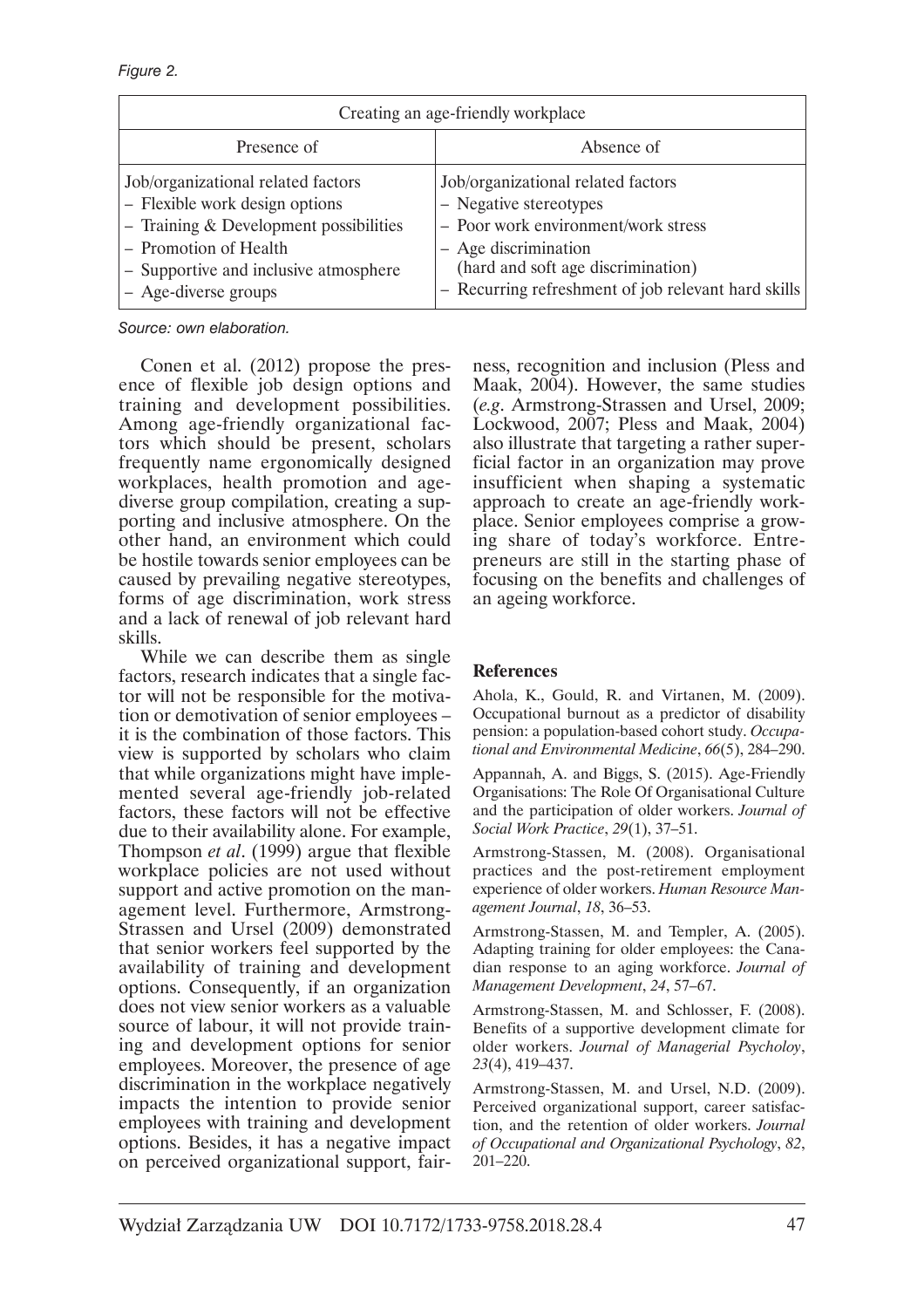Avolio, B., Waldman, D. and McDaniel, M.A. (1990). Age and work performance in nonmanagerial jobs: the effects of experience and occupational type. *Academy of Management Journal*, *33*, 407–422.

Bal, M.P., Kooij, D. and Rousseau, D. (eds.) (2015). Aging Workers and the Employee-Employer Relationship. Springer: Switzerland.

Barak, M.E.M. (2000). The inclusive workplace: an ecosystems approach to diversity management. *Social Work*, *45*, 339–353.

Barnett, K., Spoehr, J. and Parnis, E. (2008). *Exploring the Impact of an Ageing Workforce on the South Australian Workers' Compensation Scheme: Good practice in workplace age management*. The South Australian Work Cover Corporation.

Beck, V. (2014). Employers' views of learning and training for older workers. *Management Learning*, *45*(2), 200–215.

Becker, G.S. (1957). *The Economics of Discrimination*. University of Chicago Press: Chicago.

Beehr, T.A. and Bennett, M.M. (2015). Working After Retirement: Features of Bridge Employment and Research Directions*. Journal of Working, Aging and Retirement*, *1*(1), 112–128.

Billett, S., Dymock, D. and Johnson, G. (2011). Overcoming the paradox of employers' views about older workers. *International Journal of Human Resource Management*, *22*(6), 1248–1261.

Blackburn, R. (2007). *Age Shock: How Finance is Failing Us*. Verso: London.

Buyens, D., Van Dijk, H., Dewilde, T. and De Vos, A. (2009). The aging workforce: perceptions of career ending. *Journal of Managerial Psychology*, *24*(2), 102–117.

Bytheway, B. (1995). *Ageism: Rethinking Ageing*. Open University Press: Philadelphia.

Cappelli, P. (2010). *New Workforce Management: The Aging Workforce and the Reversal of Authority*. Available on: http://hiring.monster.com/hr/ hr-best-practices/workforce-management/hr-management-skills/new-workforce-management.aspx (21.01.2018).

Cavanagh, M. (2002). *Against Equality of Opportunity*. Oxford: Oxford University Press.

Cheung, C., Kam, P.K. and Ngan, R.M. (2010). Age discrimination in the labour market from the perspectives of employers and older workers. *International Social Work*, *54*, 118–136.

Claes, R. and Heymans, M. (2008). HR professionals' views on work motivation and retention of older workers: a focus group study. *Career Development International*, *13*, 95–111.

Cleveland, J.N., and Shore, L.M. (1992). Self and supervisory perspectives on age and work attitudes and performance. *Journal of Applied Psychology*, *77*, 469–484.

Conen, W.S., Henkens, K. and Schippers, J.J. (2011). Are employers changing their behavior toward older workers? An analysis of employers' surveys 2000–2009. *Journal of Aging & Social Policy*, 23, 141–158.

Conen, W.S., Henkens, K. and Schippers, J. (2012). Employers' attitudes and actions towards the extension of working lives in Europe. *International Journal of Manpower*, *33*(6), 648–665.

Crawford, J.O., Graveling, R.A., Cowie, H. and Dixon, K. (2010). The health safety and health promotion needs of older workers. *Occupational Medicine*, *60*, 184–192.

Czakon, W. (2011). Metodyka systematycznego przeglądu literatury. *Przegląd Organizacji*, 3, 57–61.

de Zwart, B.C.H., Frings-Dresen, M.H.W. and van Duivenbooden, J.C. (1999). Senior workers in the Dutch construction industry: A search for agerelated work and health issues. *Experimental Aging Research*, *25*(4), 385–391.

Dustmann, C.H. and Meghir, C. (2003). Wages, experience and seniority. *The Review of Economic Studies*, *72*(1), 77–108.

Eurostat (2017). *People outside the labour market*. Available at: http://ec.europa.eu/eurostat/statisticsexplained/index.php/People\_outside\_the\_labour\_ market (17.08.2018).

Eversole, B., Venneberg, D.L. and Crowder, C.L. (2012). Creating a Flexible Organizational Culture to Attract and Retain Talented Workers Across Generations. *Advances in Developing Human Resources*, *14*(4), 607–625.

Edwards, J.R., Cable, D.M., Williamson, I.O., Lambert, L.S. and Shipp, A.J. (2006). The phenomenology of fit: linking the person and environment to the subjective experience of personenvironment fit. *Journal of Applied Psychology*, *91*(4), 802–827.

Finkelstein, L.M., Burke, M.J. and Raju, N.S. (1995). Age discrimination in simulated employment contexts: an integrative analysis. *Journal of Applied Psychology*, *80*, 40–45.

Flabbi, L. and Ichino, A. (2001). Productivity, seniority and wages: new evidence from personnel data. *Labour Economics*, *8*(3), 359–387.

Fuller, A., Hodkinson, H., Hodkinson, P. and Unwin, L. (2005). Learning as peripheral participation in communities of practice: a reassessment of key concepts in workplace learning. *British Educational Research Journal*, 31(1), 49–68.

Griffin, B., Hesketh, B. and Loh, V. (2012). The influence of subjective life expectancy on retirement transition and planning: A longitudinal study. *Journal of Vocational Behavior*, *81*(2), 129–137.

Hamermesh, D.S. (1993). *Labor Demand*. Princeton. New Jersey: Princeton University Press.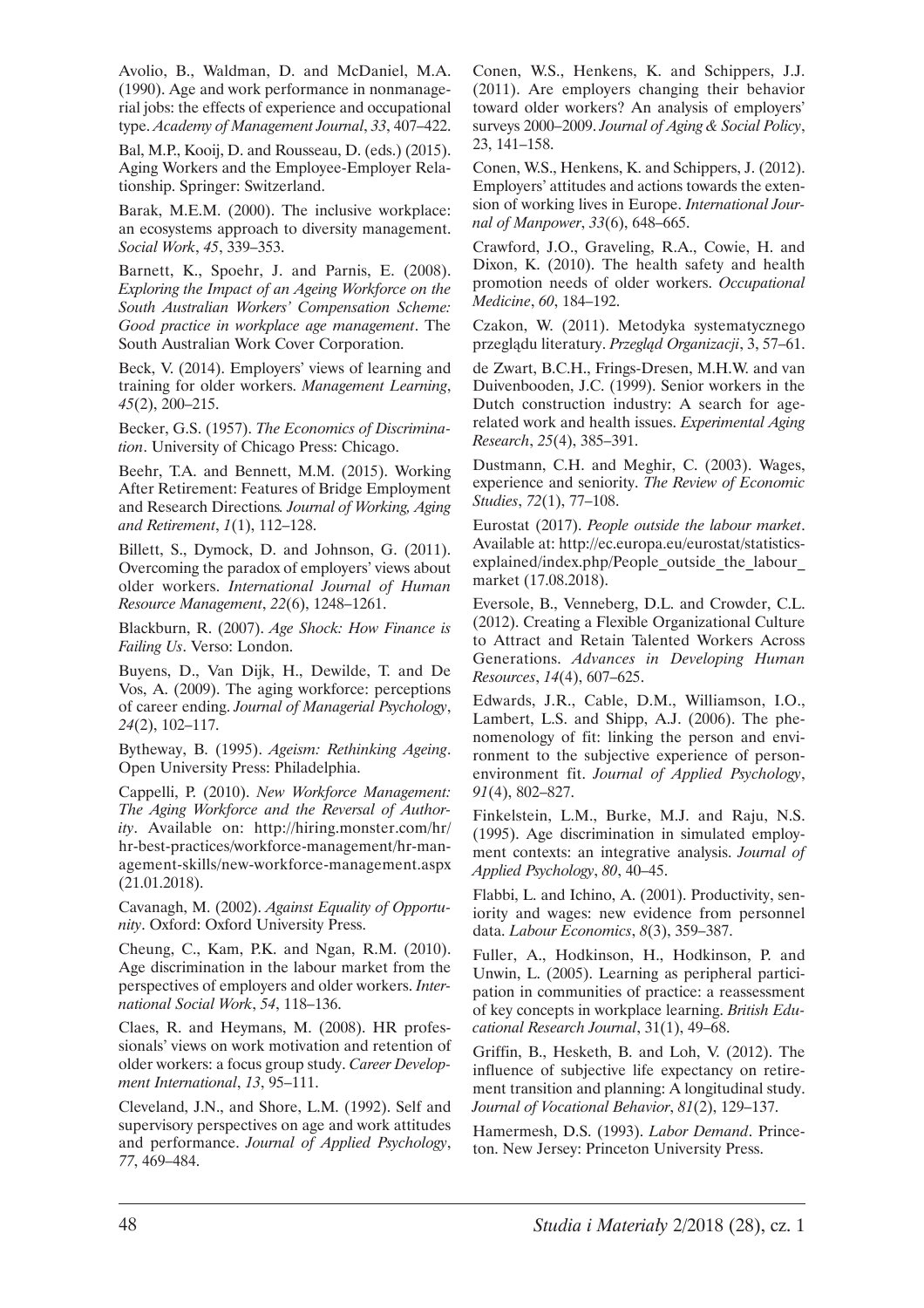Hassell, B.L. and Perrewe, P.L. (1995). An examination of beliefs about older workers: do stereotypes still exist?. *Journal of Organizational Behavior*, *16*(5), 457–468.

Henkens, K. (2005). Stereotyping Older Workers and Retirement: The Managers' Point of View. *Canadian Journal on Aging*, *24*, 35–48.

Herrbach, O., Mignonac, K., Vandenberghe, C. and Negrini, A. (2009). Perceived HRM practices, organizational commitment, and voluntary early retirement among late-career managers. *Human Resource Management*, *48*(6), 895–915.

Herring, J. (2011). Age discrimination and the law: Forging the way ahead. In: P. Emma and T. Shaun (eds.), *Managing Age-diverse Workforce*. Basingstoke: Palgrave Macmillan.

Hertel, G., van der Heijden, B., de Lange, A.H. and Deller, J. (2013). Facilitating age diversity in organizations – part II: managing perceptions and interactions. *Journal of Managerial Psychology*, *28*(7/8), 857–866.

Herzog, A., House, J.S. and Morgan, J.N. (1991). Relation of work and retirement to health and well-being in older age. *Psychology and Aging*, *6*, 202–211.

Hilton, J.L. and Von Hippel, W. (1996). Stereotypes. *Annual Review of Psychology*, *47*, 237–271.

Hutchens, R. (1987). A test of Lazear's theory of delayed payment contracts. *Journal of Labour Economics*, *5*(4), 153–170.

ILO (2011). *Germany: A job-centered Approach. Studies on Growth and Equity*. ILO: Geneva.

James, J.B., McKechnie, S. and Swanberg, J. (2011). Predicting employee engagement in an agediverse retail workforce. *Journal of Organizational Behavior*, *32*(2), 173–196.

Joulain, M. and Mullet, E. (2001). Estimating the "Appropriate" Age for Retirement as a Function of Perceived Occupational Characteristics. *Work & Stress*, *15*, 357–365.

Koc-Menard, S. (2009). Training strategies for an aging workforce. *Industrial and Commercial Training*, 41(6), 334–338.

Krecker, M.L. (1994). Work Careers and Organizational Careers – The Effect of Age and Tenure on Worker Attachment to the Employment Relationship. *Work and Occupations*, *21*(3), 251–283.

Latack, JC. (1986). Coping with job stress: measures and future directions for scale development. *Journal of Applied Psychology*, *71*(3), 377–385.

Lazear, E.P. (1979). Why is there Mandatory Retirement? *Journal of Political Economy*, *87*, 1261–1274.

Leifels, A. (2016). Older workers in SMEs – a golden asset or a liability? KfW Research Focus on Economics, No. 122, KfW SME Panel 2014.

Macleod, A., Worman, D., Wilton, P., Woodman, P. and Hutchings, P. (2010*). Managing an ageing workforce – How employers are adapting to an older labour market*. Chartered Management Institute (CMI), September 2010, United Kingdom.

McCann, R. and Giles, H. (2003). Ageism in the Workplace: a Communication Perspective. In: T.D. Nelson (eds.), *Ageism, Stereotyping and Prejudice Against Older Persons*. Cambridge: MIT Press.

McCartney, C. and Worman, D. (2010). *The value of mature workers to organisations in Singapore. Chartered Institute of Personnel and Development (CIPD)*, Survey report, May 2013, United Kingdom.

Maslow, A.H. (1943). A theory of human motivation. *Psychological Review*, *50*(4), 370–396.

Mincer, J. (1958). Investment in human capital and personal income distribution. *The Journal of Political Economy*, 66(4), 281–302.

Montenegro, X., Fisher, L. and Remez, S. (2002). *Staying ahead of the curve: The AARP work and career study conducted for AARP by Roper ASW*. American Association of Retired Persons: Washington, DC.

Morales, C. and Marquina, P. (2008). Evidence on the role of age in team performance: A comparative study in Peru and Spain. *Employee Relations*, *31*(3), 264–275.

Neumark, D. (2003). Age Discrimination Legislation in the United States. *Contemporary Economic Policy*, *21*(3), 297–317.

OECD (2015). *Working Better with Age Poland: Assessment and main recommendations*. Directorate for Employment, Labour and Social Affairs, March 2015.

Parkhouse, W. and Gall, B. (2004). Changes in physical capacity as a function of age in heavy manual work. *Ergonomics*, *47*(6), 671–687.

Paul, R.J. and Townsend, J.B. (1993). Managing the older worker – don't just rinse away the grey. *The Academy of Management Executive*, *7*, 67–74.

Phelps, E.S. (1972). The Statistical Theory of Racism and Sexism. *American Economic Review*, *62*, 659–661.

Pitt-Catsouphes, M. and Smyer, M. (2006). *One Size Doesn't Fit All: Workplace Flexibility*. Issue Brief 5, Center on Aging & Work, Chestnut Hill, MA.

Pless, N. and Maak, T. (2004). Building an inclusive diversity culture: Principles, processes and practice. *Journal of Business Ethics*, *54*, 129–147.

Porcellato, L., Carmichael, F., Hulme, C., Ingham, B. and Prashar, A. (2010). Giving older workers a voice: Constraints on the employment of older people in the North West of England. *Work Employment and Society*, *24*(1), 85–103.

Poulston, J. and Jenkins, A. (2013). The Persistent Paradigm: Older Worker Stereotypes in the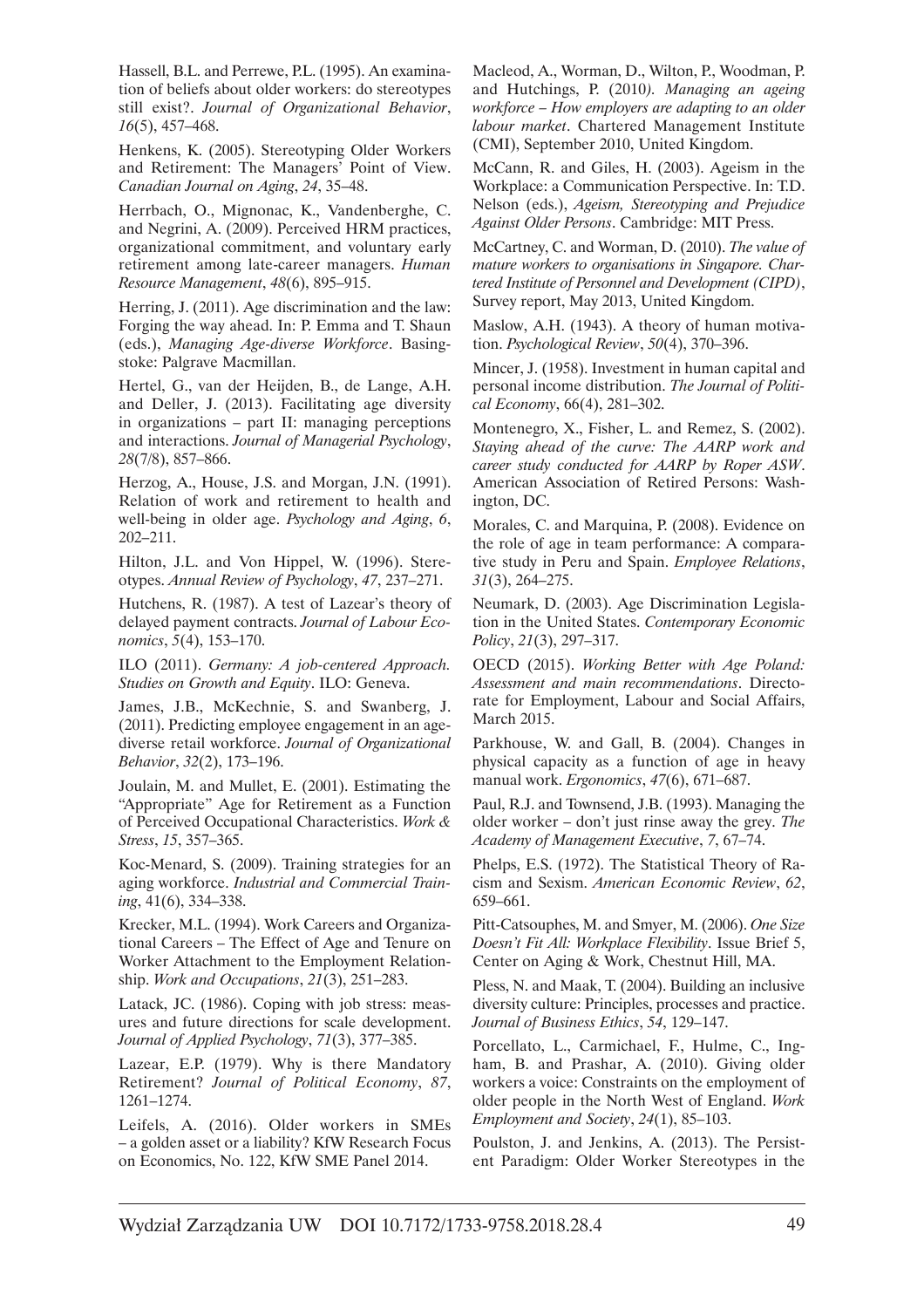New Zealand Hotel Industry. *Journal of Human Resources in Hospitality & Tourism*, *12*, 1–25.

Rabl, T. (2010). Age, discrimination and achievement motives – A study of German employees. *Personnel Review*, *39*(4), 448–467.

Rabl, T. and Triana, M.C. (2014). Organizational Value for Age Diversity and Potential Applicants' Organizational Attraction: Individual Attitudes Matter. *Journal of Business Ethics*, *121*, 403–417.

Rau, B.L. and Adams, G.A. (2005). Attracting retirees to apply: Desired organizational characteristics of bridge employment. *Journal of Organizational Behavior*, *26*, 649–660.

Ravichandran, S., Cichy, K.E., Powers, M. and Kirby, K. (2015). Exploring the training needs for older workers in the foodservice industry. *International Journal of Hospitality Management*, *44*, 157–164.

Remery, C., Henkens, K., Schippers, J. and Ekamper, P. (2003). Managing an aging workforce and a tight labor market: Views held by Dutch employers. *Population Research and Policy Review*, *22*, 21–40.

Reskin, B.F. (2000). The proximate causes of employment discrimination. *Contemporary Sociology*, *29*, 319–328.

Roberge, M.E. and Dick, R. (2010). Recognizing the benefits of diversity: when and how does diversity increase group performance? *Human Resource Management Review*, *20*, 295–308.

Robroek, S.J., Schuring, M., Croezen, S., Stattin, M. and Burdorf, A. (2013). Poor health, unhealthy behaviors, and unfavorable work characteristics influence pathways of exit from paid employment among older workers in Europe: a four year followup study. *Scandinavian Journal of Work, Environment & Health*, *39*, 125–133.

Rudolph, C., de Lange, A. H. and van der Heijden, B.I.J.M. (2014). Adjustment processes in bridge employment: Where we are and need to go. In: P.M. Bal, T.A.M. Kooij and D. Rousseau (eds.), *Aging Workers and the Employee-Employer Relationship*. Springer: New York.

Serban, A.C. (2012). Aging population and effects on labour market. International Conference On Applied Economics (ICOAE) 2012.

Shore, L.M., Chung-Herrera, B.G., Dean, M.A., Erhardt, K.H., Jung, D.I., Randel, A.E. and Singh, G. (2009). Diversity in organizations: Where are we now and where are we going?. *Human Resource Management Review*, 19, 117–133.

Shore, L.M., Randel, A.E., Chung, B.G., Dean, MA., Ehrhart, K.H. and Singh, G. (2011). Inclusion and diversity in work groups: A review and model for future research. *Journal of Management*, *37*, 1262–1289.

Sluiter, J. K. and Frings-Dresen, M.H.W. (2007). What do we know about ageing at work? Evidencebased fitness for duty and health in fire fighters. *Ergonomics*, *50*(11), 1897–1913.

Stamov-Roßnagel, C. and Hertel, G. (2010). Older worker's motivation: against the myth of general decline. *Management Decision*, 48(6), 894–906.

Stankiewicz, K. (2015). Value of Age Diversity – Declarations and Practice in Polish Organizations. *Social Sciences*, 3(89), 19–32.

Thompson, C.A., Beauvais, L.L. and Lynessa, K.S. (1999). When work-family benefits are not enough: The influence of work-family culture on benefit utilization, organizational attachment, and workfamily conflict. *Journal of Vocational Behaviour*, *54*, 392–415.

Tros, F. (2005). Flexicurity and HR-strategies for the older workers: A comparative appraisal of four European countries. *Managing Social Risk Through Transitional Labour Markets*, Working Paper, May 2005.

Turek, K. and Perek-Bialas, J. (2013). The role of employers opinions about skills and productivity of older workers: example of Poland. *Employee Relations*, *35*(6), 648–664.

Thurow, L.C. (1975). *Generating Inequality*. New York: Basic Books.

Van Beek, K.W.H., Koopmans, C.C. and van Praag, B.M.S. (1997). Shopping at the Labor Market: a Real Tale of Fiction. *European Economic Review*, *41*, 295–317.

Van Dalen, H.P. and Henkens, K. (2005). The Double Standard in Attitudes toward Retirement – the Case of the Netherlands. *Geneva Papers of Risk and Insurance – Issues and Practice*, *30*, 693–710.

Van der Heijden, B.I.J.M., Schalk, R. and van Veldhoven, M.J.P.M. (2008). Ageing and careers: European research on long-term career development and early retirement. *Career Development International*, *13*(2), 85–94.

Wang, M. and Schultz, K.S. (2010). Employee retirement: a review and recommendations for future investigation. *Journal of Management*, *36*(1), 172–206.

Wilson, E. (2000). Inclusion, exclusion and ambiguity – the role of organisational culture. *Personnel Review*, *29*, 274–303.

Wilthagen, T. (2001). The transitional Labor Market and Flexicurity (De transitionele arbeidsmarkt en flexicurity). In: N. van den Heuvel et al. (eds.), *The Transitional Labour Market: Contours of an Active Labour Market Policy* (De transitionele arbeidsmarkt. Contouren van een actief arbeidsmarktbeleid). Den Haag: Elsevier.

World Economic Forum (WEF) (2016). *Shaping the Global Agenda on Ageing: Meeting the Needs of*